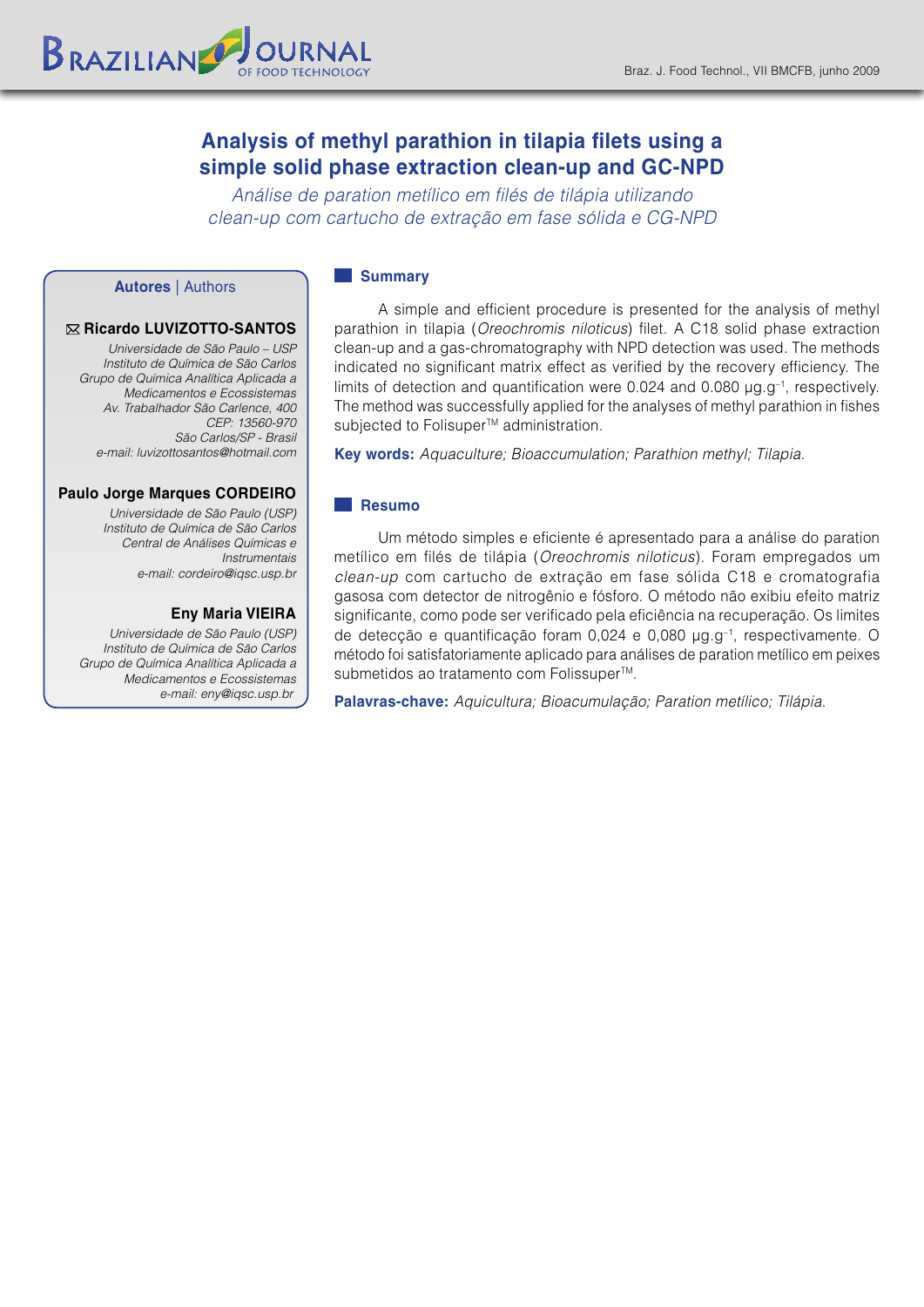**Analysis of methyl parathion in tilapia filets using a simple solid phase extraction clean-up and GC-NPD** *LUVIZOTTO-SANTOS, R. et al.*

## **1** 1 Introduction

The use of non-regulated pesticides to control fish ectoparasites and fish predators is becoming a usual practice in Brazilian aquaculture activities (LUVIZOTTO-SANTOS, 2007). Some organophosphates (OF) such as methyl parathion (MP) have been used during lerneosis and argulosis infestations. In addition, OF are also used to prevent piscivorous insects such as Odonata and Hemiptera. Some works provide information about the use of methyl parathion during aquaculture practices (FIGUEIREDO and SENHORINI, 1990; SENHORINI et al., 1991; SILVA et al., 1993; LESTER and ROUBAL, 1995; ANÔNIMO, 2000; AGUIAR et al., 2004; CRUZ et al., 2004; CRUZ, 2005). The accumulation of MP in fish tissues has been accessed in different species (PAN, 2008), however, the applied methods, in many cases, are laborious and time consuming.

It is common sense that agrochemical, veterinary drug residues and heavy metals may accumulate in aquaculture products at unsafe levels that are potentially harmful to human health. Analysis for routine assessment of chemotherapeutic residues in the aquaculture products presupposes a sensitive, simple, efficient, and preferably low-cost method. The objective of the present study was to develop a rapid and simple cleanup step to detect and quantify MP in fish filets.

Tilapia is among the most cultivated fish in Brazil (around 37.8% of total inland aquaculture), mainly in the Southeastern region (ROUBACH et al., 2003; IBAMA, 2007) and for this reason *Oreochromis niloticus* was chosen for this study.

## **2 Material and methods**

## **2.1 Chemicals**

Methyl parathion (O,O-dimethyl O-4-nitrophenyl phosphorothioate) were supplied by Chem Service (West Chester, USA). Ethyl acetate HPLC grade (J.T. Baker, USA) was used without further purification. Stock solution of MP (100 µg.mL<sup>-1</sup>) was prepared by dissolving MP in ethyl acetate and then stored in freezer (–20 °C). Sodium sulfate anhydrous of analytical grade was obtained from F. Maia Indústria e Comércio Ltda. (Cotia, SP, Brazil). Commercial insecticide Folisuper™ was obtained from Nufarm (São Paulo, SP, Brazil). The anesthetic solution was prepared by diluting an appropriate amount of commercial benzocaine gel (DFL Indústria e Comércio SA, Rio de Janeiro, RJ, Brazil) in water.

## **2.2 Fish sampling**

Tilapia *O. niloticus* (105.7 ± 31.9 g) contaminated with MP was obtained through a treatment simulation experiment against ectoparasites using the commercial insecticide Folisuper<sup>™</sup>, in accordance with the procedure usually conducted by Brazilian fish farmers (LUVIZOTTO-SANTOS, 2007). The fishes were kept in 10,000 L concrete ponds located at the Center for Water Resources and Applied Ecology, School of Engineering of São Carlos (Universidade de São Paulo, Brazil) with the following characteristics: static system, sediment layer of 10 cm, density of 8 fishes.m<sup>-3</sup>, and feeding regime of 2 times per day with commercial pelletized food. Immediately before the pesticide administration  $(0.25 g.m<sup>-3</sup>$  of active ingredient) and 5 h after the pesticide administration, the fishes were caught and anesthetized with benzocaine (2%) prior to decapitation. Sampling procedures were performed as approved by the Animal Care Committee from the Brazilian College of Animal Experimentation (COBEA, 2008).

#### **2.3 Sample pretreatment**

Exactly 5.0 g of filet (free of bones and scales) were homogenized with a mixer (food processor) in a glass beaker with 30 mL of cold ethyl acetate and 15 g of sodium sulfate anhydrous for approximately one minute. All contents were transferred to a centrifuge tube and centrifuged at 5,000 rpm for 10 min at 4 °C. An aliquot of 6 mL of the supernatant was collected and filtered using an unconditioned C18 cartridge (Bakerbond – 500 mg). The eluate was injected  $(1 \mu L)$  into the GC system.

The recovery rates were determined by comparing the analysis results of the MP spiked *O. niloticus* filets with those of the standard solution (calibration curve). Exactly 5.0 g of tilapia filet from the experimental pond (before pesticide administration) were spiked with an appropriate amount of a MP standard stock solution to provide a nominal concentration of 0.68, 3.40 and 6.80 µg.g–1. The samples were homogenized, centrifuged and filtered as described above. All experiments were carried out in quintuplicate.

#### **2.4 Chromatographic conditions**

The analyses were performed using a Shimadzu GC 17A gas chromatograph with a nitrogen-phosphorus detector (NPD). A capillary column HP35 (25 m x 0.25 mm) coated with a 0.25 µm thick film of methyl silicon was used. 1 µL of the sample at splitless mode was injected, and the carrier gas (N) flow-rate was 0.8 mL.min–1. Hydrogen and air were used as auxiliary gases for NPD. The oven temperature was programmed for an initial hold of 2 min at 150 °C, then increased to 10 °C.min–1 until a temperature of 250 °C and kept for 5 min. The detector and injector temperature were 250 °C.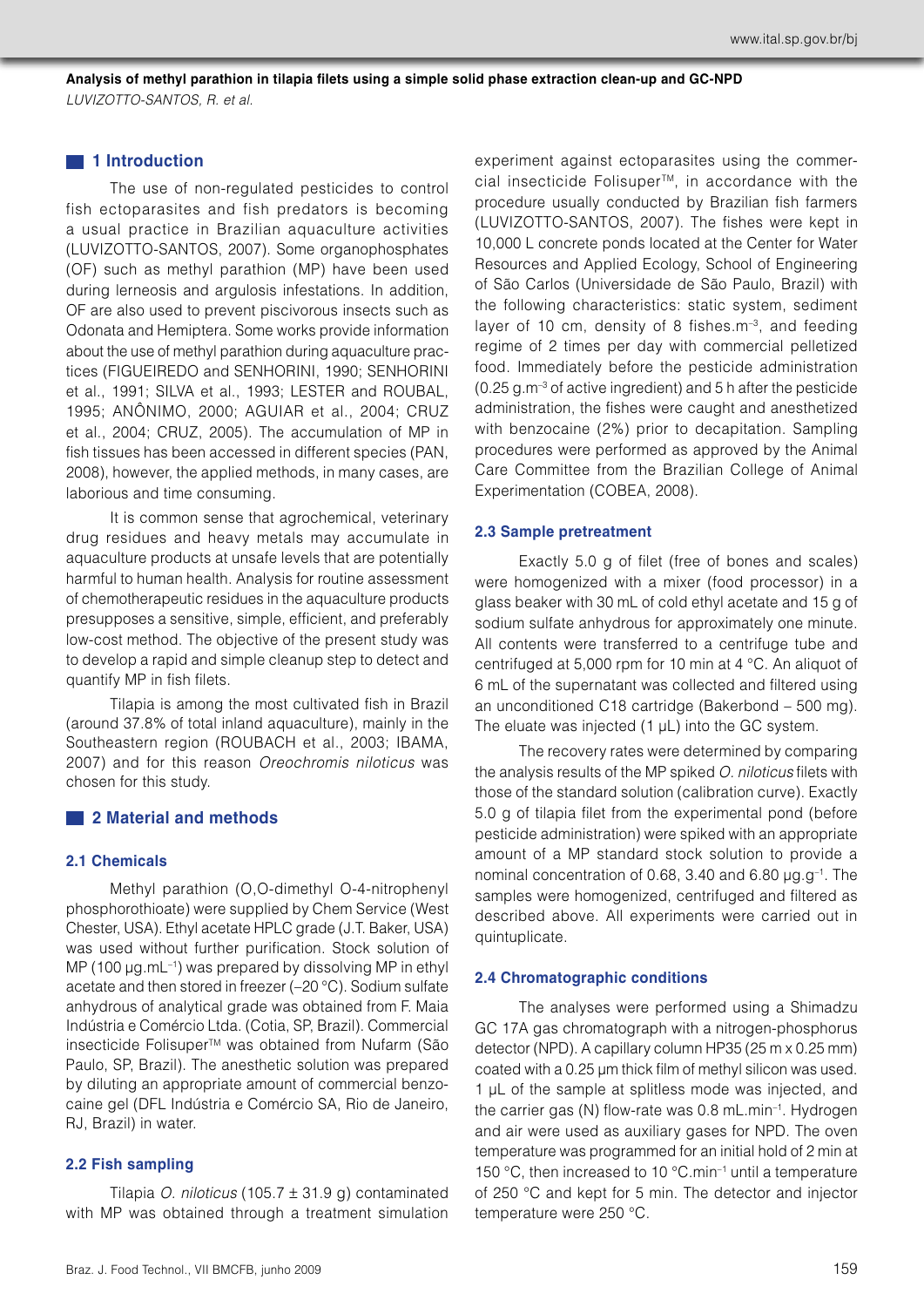**Analysis of methyl parathion in tilapia filets using a simple solid phase extraction clean-up and GC-NPD** *LUVIZOTTO-SANTOS, R. et al.*

## **3 Results and discussion**

## **3.1 Calibration curve**

The calibration curve for MP was obtained by spiking ethyl acetate with stock solution. These were prepared in triplicate by dilution to yield 0.05; 0.1; 0.25; 0.5; 1.0; 1.5 and 2.0  $\mu$ g.mL<sup>-1</sup>. The standard curve was linear in the investigated range. The equation obtained by regression analysis was:  $Y = -1,524.85 + 39,764.18$  X,  $(R = 0.9995)$ .

### **3.2 Limits of detection and quantification**

The limits of detection (LOD =  $0.024 \mu q.q^{-1}$ ) and quantification (LOQ =  $0.080 \mu g.g^{-1}$ ) were estimated at 3 and 10 s, respectively, where *s* is a standard deviation of measured noise signal ( $n = 20$ ) in retention time window after a blank injection. A blank solution was prepared using fish filets ( $n = 5$ ) from the experimental pond before pesticide administration.

## **3.3 Recovery studies**

Good recovery averages and precision (standard deviation) were obtained in the analysis of spiked filets (Table 1). Apparently, the methods exhibit no significant matrix effect as verified by the recovery efficiency. This efficiency is similar to that obtained by other authors analyzing MP residues in fish tissues (SABHARWAL and BELSARE, 1986; OHAYO-MITOKO and DENEER, 1993; SOUMIS et al., 2003).

### **3.4 MP waterborne exposition**

A real situation of tilapia exposure to MP was performed in an experimental pond where fishes were exposed to Folisuper<sup>™</sup> for 5 h. Typical chromatograms obtained after injection of fish filet extracts from uncontaminated and MP exposed tilapias are shown in Figures 1a and b, respectively.

The amount of MP in *O. niloticus* filets accumulated after this period was  $4.15 \pm 0.22$  mg.kg<sup>-1</sup>. A bioaccumulation ratio calculated as MP concentration in tissue divided by the MP concentration in water was estimated in approximately 17 fold. Similar values of bioaccumulation ratio in fishes were determined by other authors in different experimental conditions (SABHARWAL and BELSARE, 1986; FAVARI et al., 2002).

## **4 Conclusions**

The simple cleanup step proposed to detect and quantify MP using GC-NPD analysis demonstrates to be accurate and rapid. This method could be considered sufficiently sensitive and reliable for routine analysis of *O. niloticus* filet following waterborne exposure to MP commercial formulation at the concentration levels usually administered by Brazilian fish farmers.

|  | <b>Table 1.</b> Mean recovery (R) and standard deviation (s) of MP |  |  |  |  |
|--|--------------------------------------------------------------------|--|--|--|--|
|  | from spiked muscles from O. niloticus.                             |  |  |  |  |

| 'MP (μg.g <sup>-1</sup> ), | <b>Replicas</b> | $(R \pm s)$ %     |
|----------------------------|-----------------|-------------------|
| 0.68                       | $N = 5$         | $93.93 \pm 6.57$  |
| 3.40                       | $N = 5$         | $97.67 \pm 5.60$  |
| 6.80                       | $N = 5$         | $102.91 \pm 3.83$ |



**Figure 1.** Chromatograms (GC-NPD) of filet extracts from fishes before a) and after b) MP exposition.

## **Acknowledgements**

The authors would like to thank to *Fundação de Amparo à Pesquisa do Estado de São Paulo* for financial support (FAPESP no. 02/10418-8).

#### **References**

AGUIAR, L. H.; MORAES, G.; AVILEZ, I. M.; ALTRAN, A. E.; CORRÊA, C. F. Metabolical effects of Folidol 600 on the neotropical freshwater fish matrinxã, *Brycon cephalus*. **Environmental Research,** New York, v. 95, n. 2, p. 224-230, 2004.

Principais parasitoses e doenças em tilápias. **Panorama da Aqüicultura,** Laranjeiras, v. 10, n. 60, p. 37-53, 2000.

COBEA – Colégio Brasileiro de Experimentação Animal . **Princípios Éticos para o Uso de Animais de Laboratório**. Disponível em: <http://www.cobea.org.br/index.php?pg=Principios%20Eticos>. Acesso em: 13 de nov. de 2008.

CRUZ, C.; MACHADO-NETO, J. G.; MENEZES, M. L. Toxicidade aguda do inseticida paration metílico e do biopesticida azadiractina de folhas de neem (*Azadirachta indica*) para o alevino e juvenil de pacu (*Piaractus mesopotamicus*). **Pesticidas: Revista de Ecotoxicologia e Meio Ambiente**, Curitiba, v. 14, p. 93-102, 2004.

CRUZ, C. **Aspectos toxicológicos de paration metílico e de extrato aquoso de folhas secas de neem (***Azadirachta*